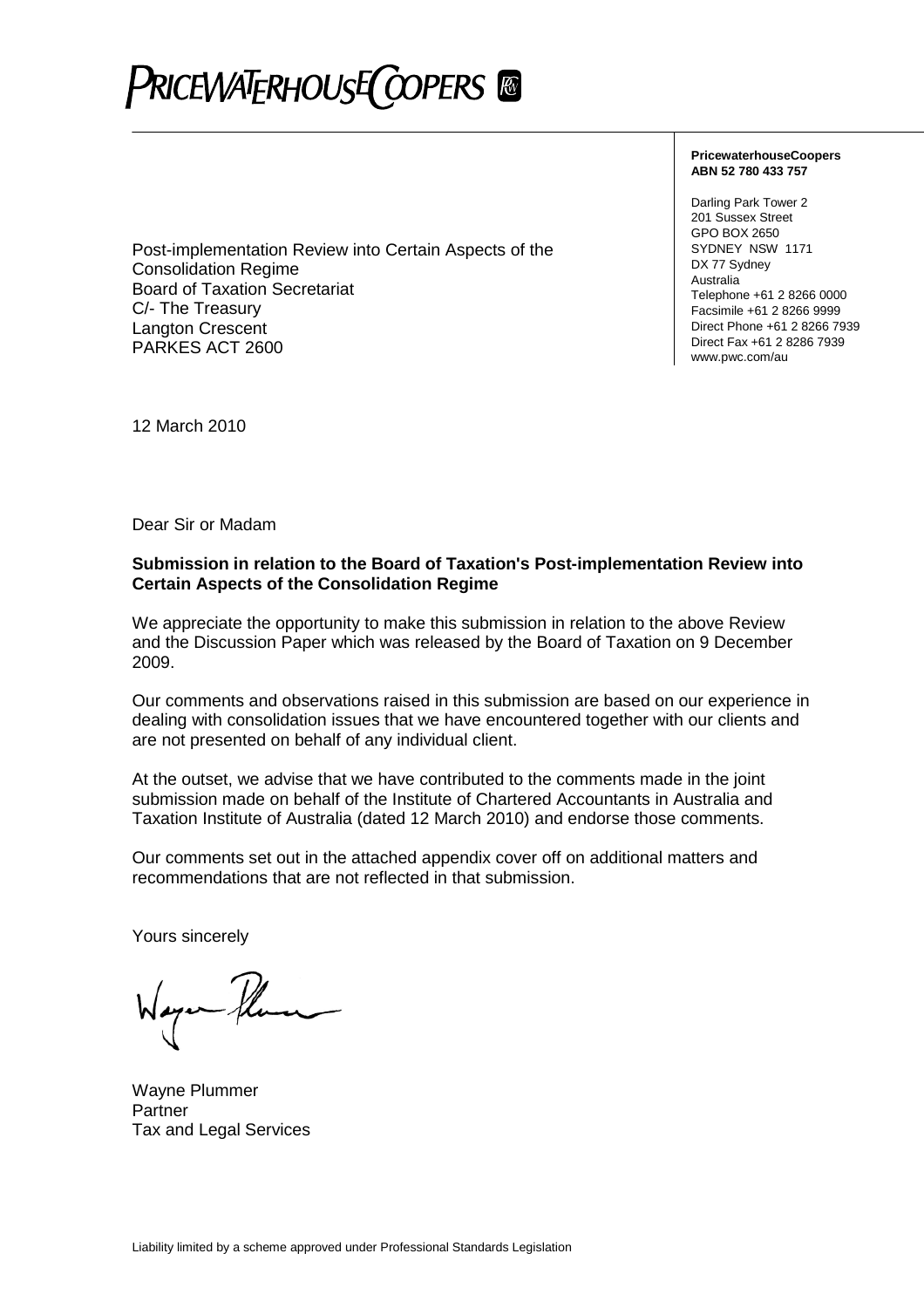

### **Appendix**

*(All section references are to the Income Tax Assessment Act 1997, unless otherwise specified. References to the ITAA 1936 are to the Income Tax Assessment Act 1936.)*

### **Policy benchmarks for considering the effectiveness of the operation of certain areas of the consolidation regime**

#### **Question 2.1(b)**

The Board seeks stakeholder comment on:

(b) For those corporate groups that have elected into the consolidation regime, has the introduction of the consolidation regime reduced the ongoing tax compliance costs associated with carrying on the group's business? If not, what are seen as the key impediments to achieving reduced compliance costs?

It has been our experience that the consolidation regime has on the whole increased business efficiency and reduced ongoing tax compliance costs (typically due to less income tax reporting).

However, delays in having specific consolidation issues addressed by legislative amendment or through guidance from the Australian Taxation Office (ATO) has been a concern.

Although it is commendable that an extensive consultative process was undertaken by Treasury to have proposed consolidation amendments developed and refined in the most practical and accurate manner<sup>[1](#page-1-0)</sup>, the delays for corporate groups ultimately contribute to additional compliance costs.

In this respect, we strongly recommend that any legislative outcomes arising from the Board of Taxation review be announced by Government and legislated promptly and in a manner that gives due regard to an appropriate consultative process.

#### *Relevance of accounting*

In relation to aspects of implementation of consolidation regime, we see merits in having accounting standards and principles applied in the manner that is currently applicable in

<span id="page-1-0"></span> $^1$  As applicable for measures included in Tax Laws Amendment (2010 Measures No 1) Bill 2010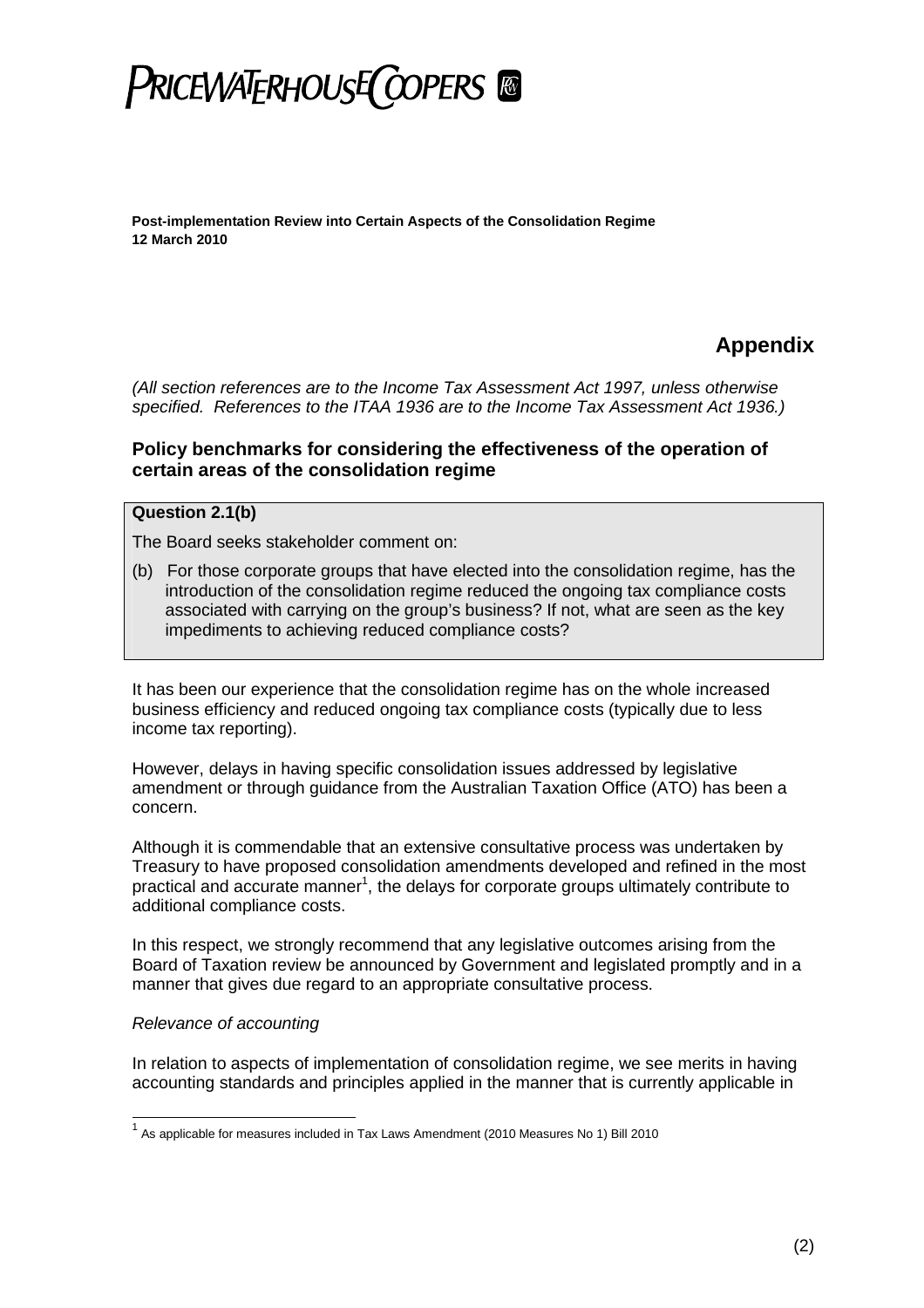

working out the relevant tax costs of assets on entry and exit (as part of the Allocable Cost Amount (ACA) calculations) as this goes some way to reducing compliance costs associated with implementing the consolidation regime.

However, we recommend that there needs to be a broader policy statement about making a commitment to adherence to accounting standards, and accept that accounting standards may change and those changes consequently should be applied for tax purposes. In particular, changes in accounting standards should not on their own result in a rethink as to whether the relevant ACA rules are achieving the intended outcomes.

We also recommend that a legislative remedy be worked through to address matters relating to the treatment of deferred tax balances as these issues have created much uncertainty for taxpayers, advisers and the ATO. These issues and options have been raised in a comprehensive ATO discussion paper released as part of the National Tax Liaison Group Consolidation subcommittee meeting held in February 2009.

### **Question 2.1**

The Board seeks stakeholder comment on:

(c) For those corporate groups that have not yet elected to consolidate, what are the key concerns that are keeping corporate groups out of the consolidation regime?

In our view, the general reluctance of small business entities to enter into the consolidation regime is likely due to the complexity of the consolidation regime, particularly in respect of formation, where the costs of applying the regime are likely to be inappropriately high having regard to benefits that such entities would enjoy if they were to consolidate.

Our recommendations in relation to small business entities are discussed under Question 6.

In our experience, some of the other reasons that a group (not just small business groups) choose to remain outside of the consolidation regime include:

- the impact for the group on its ability to utilise carry forward losses, and
- the impact for the group on the tax cost of its assets.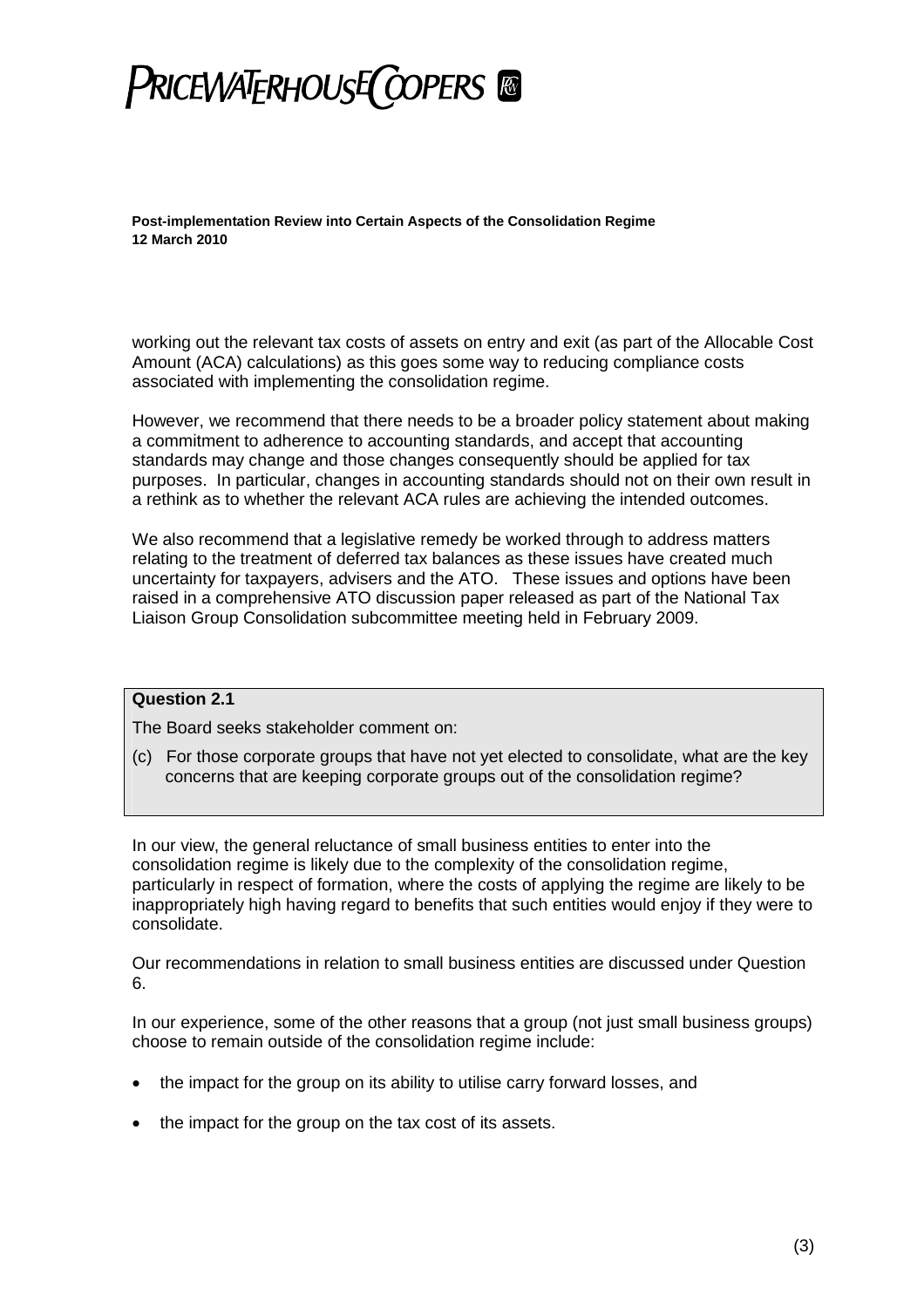

In relation to losses, the available fraction limitation tends to be the main reason why some consolidatable groups have chosen not to consolidate in the short-term. Although it may be the case that such groups at some later stage ultimately decide to consolidate, their reasons for delaying the entry into consolidation is often because they would be able to recoup losses at a much faster rate than had they formed a consolidated group. This is typically the case for groups which have long-term projects which typically have a long lead time before they generate profits (such as infrastructure or resources companies).

However, it is disappointing that such groups which have or will continue to delay their choice to consolidate are not able to avail themselves of the transitional concessions which applied in the first two years of the consolidation regime<sup>[2](#page-3-0)</sup>.

Accordingly, it is our recommendation that consolidated groups that formed after 30 June 2004 should be given the option to apply the transitional concessions at least in relation to the ability to choose to retain the tax costs of assets ("stick") and the residual loss utilisation concessions (including value and loss donor concessions).

Furthermore, the application of the modifications in relation to losses of MEC groups is often problematic. In this respect, we affirm the comments made in the joint submission by the (professional bodies) in the context of:

- the limitations imposed on MEC group losses when a MEC group expands, and
- the deemed failure of the continuity of ownership test for MEC groups in certain circumstances where there is in fact no ultimate change in majority beneficial ownership.

In relation to the possible detrimental impact on the tax cost of assets for a group which consolidates, we make specific reference to cases in which the tax cost of assets of a joining entity is reset downwards. In this respect we are aware of instances where this has occurred simply due to an increase in the market value of the entity's goodwill, relative to the market values of other assets in the entity. One asset commonly affected in this way is trading stock.

Short of allowing groups the option to either "stick" with existing tax costs or "spread" its resulting ACA for any entity that joins a group (as recommended earlier), one alternative means by which this issue could be ameliorated in relation to trading stock is to amend the law to allow taxpayers the choice to treat trading stock as a retained cost base asset.

<span id="page-3-0"></span><sup>2</sup> Refer Subdivisions 707-A and 707-C of the *Income Tax (Transitional Provisions) Act 1997*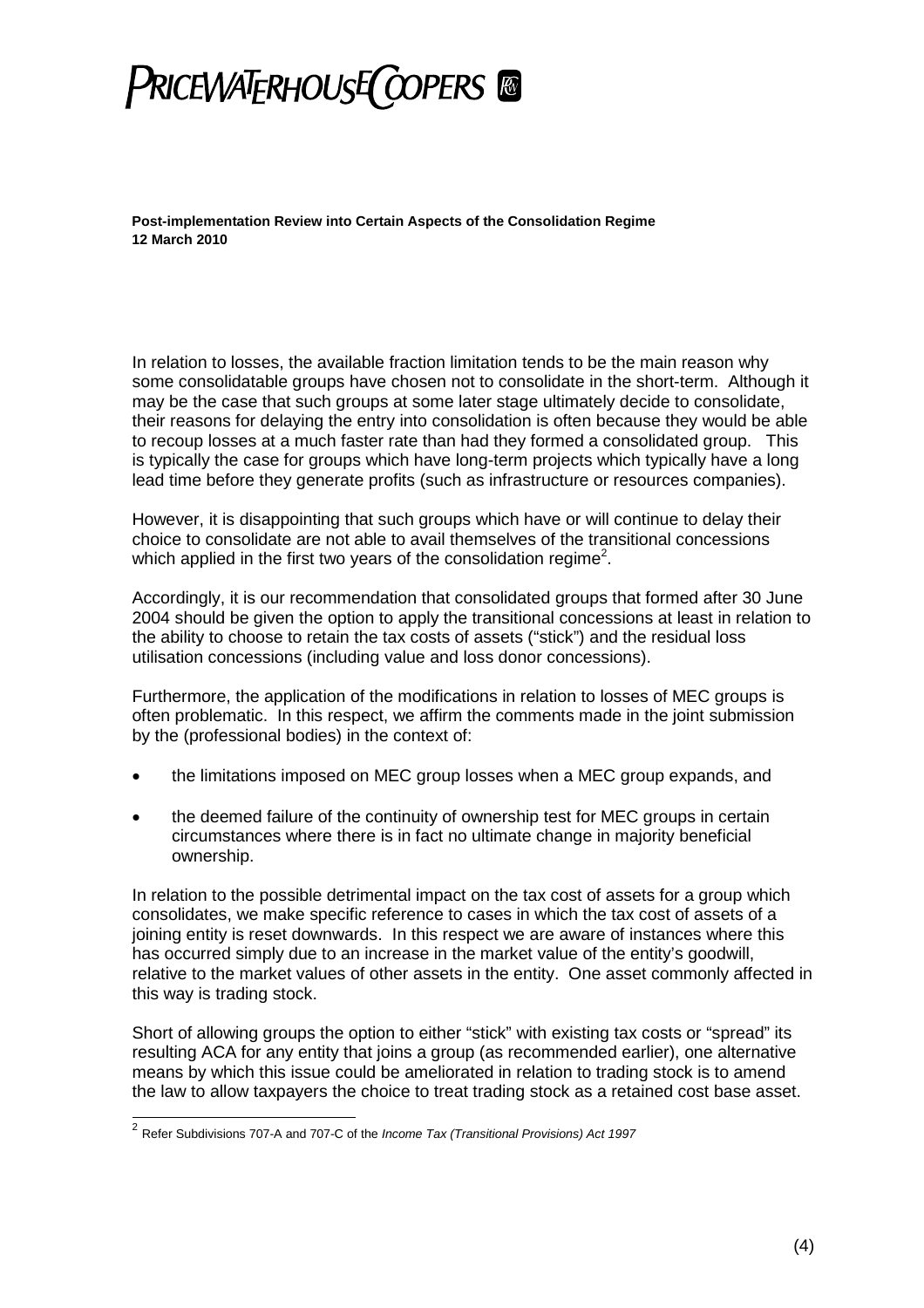## **PRICEWATERHOUSE COPERS**

**Post-implementation Review into Certain Aspects of the Consolidation Regime 12 March 2010**

We envisage that such an amendment would have few (if any) detrimental implications for taxpayers.

In addition, the process by which the ACA is allocated between retained cost base assets which represent a right to receive a specified amount of Australian currency<sup>[3](#page-4-0)</sup> and other assets creates inequities in cases where those Australian currency denominated rights are impaired (including, for example, a receivable for which there is a provision for a doubtful debt or which in fact has actually been written off for accounting purposes as a baddebt $4$ ).

Specifically, such retained cost base assets will have their tax cost reset at an amount equal to the amount of Australian currency concerned, notwithstanding that the debt may be impaired. That is, the ACA that is allocated to the debt will be inappropriately high having regard to the debt's market value. The allocation of ACA equal to the full face value of the impaired debt has the consequential effect of "robbing" ACA from the joining entity's reset cost base assets.

The amendments in Part 13 of the *Tax Laws Amendment (2010 Measures No 1) Bill 2010*, which propose to reduce the tax cost setting amount that exceeds the market value of retained cost base assets that are impaired debts, do not address the problem identified above. The proposed measures apply only in circumstances where CGT event L3 would otherwise apply, that is, only in respect of entities which have retained cost base assets and no reset cost base assets at the joining time (eg debt factoring companies).

It is our submission that further amendments are necessary to ensure that the law operates appropriately, and in particular, that consideration be given to allowing an impaired debt that is a retained cost base asset to be given a tax cost setting amount equal to its market value.

### **Operation of the single entity rule (SER)**

We support the comments made in the joint submission made by the Institute of Chartered Accountants in Australia and Taxation Institute of Australia (professional bodies) in relation to the SER. In particular, we support any recommendations to address any inappropriate application of the SER on a case by case basis and, to the extent possible, by way of specific legislative amendment.

<span id="page-4-1"></span><span id="page-4-0"></span> $^3$  Section 705-25

 $4\,$  In the case of a bad debt, the debt arguably will have its tax cost reset at its face value where it is not yet statute barred (ie there is still a legally enforceable right to recover the outstanding amount), unless a view is able to formed that the debt is not an "asset" for consolidation purposes because it has no economic value – refer *TR 2004/13*.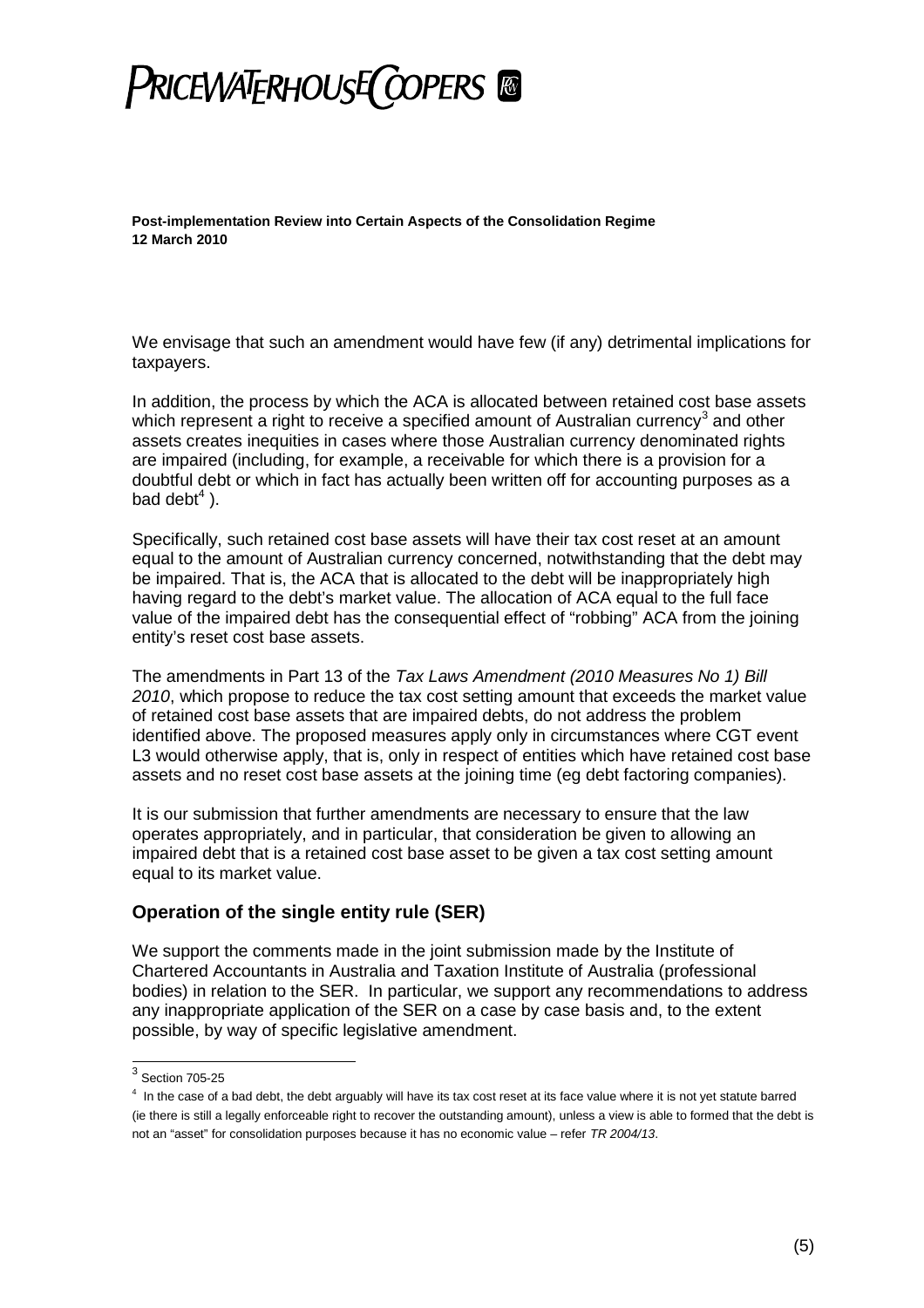## **PRICEWATERHOUSE COPERS &**

**Post-implementation Review into Certain Aspects of the Consolidation Regime 12 March 2010**

Perhaps one of the easier matters involving third parties being affected by an intra-group transaction that can be dealt with by legislative means is the commercial debt forgiveness problem as raised in the Board's Paper<sup>[5](#page-5-0)</sup>.

It is our recommendation that this matter can be rectified by simply repealing the grouping provisions[6](#page-5-1) within Schedule 2F of the *ITAA 1936*.

It is currently proposed as part of the rewrite of those provisions (see *Exposure Draft of Tax Laws Amendment (Transfer of Provisions) Bill 2009*) to remove any notion of grouping so that grouping will have no application to commercial debts forgiven in the 2010-11 income year and later years.

The Explanatory Material to the Exposure Draft indicates that the Subdivision 245-G provisions are not being rewritten as this is broadly consistent with the policy behind the consolidation provisions, that is,

"The availability of a consolidation taxation regime removes the need to retain the current grouping provisions ... In particular, the current tax treatment is unsound whereby, on the one hand, each group entity is treated as a separate taxpayer and, on the other, grouping provisions operate to break down that separation in a partial fashion." (A Platform for Consultation, Review of Business Taxation)

On this basis, it would seem there are strong grounds to repeal the grouping provisions in the *ITAA 1936* with effect from from 1 July 2003, subject to transitional rules for substituted accounting period (SAP) groups that elected to consolidate, or form a MEC group, as from the start of the head company's first SAP income year after 1 July 2003. Also the grouping provisions should cease to apply for an entity when it has joined a consolidated group or MEC group before 1 July 2003.

However, having regard to compliance costs, it is recommended that any retrospective repeal be at a taxpayer's choice (in line with many of the retrospective amendments as set out in *Tax Laws Amendment (2010 Measures No 1) Bill 2010).*

<span id="page-5-0"></span> $<sup>5</sup>$  Page 28</sup>

<span id="page-5-1"></span><sup>6</sup> Subdivision 245-G of Schedule 2F of the *ITAA 1936*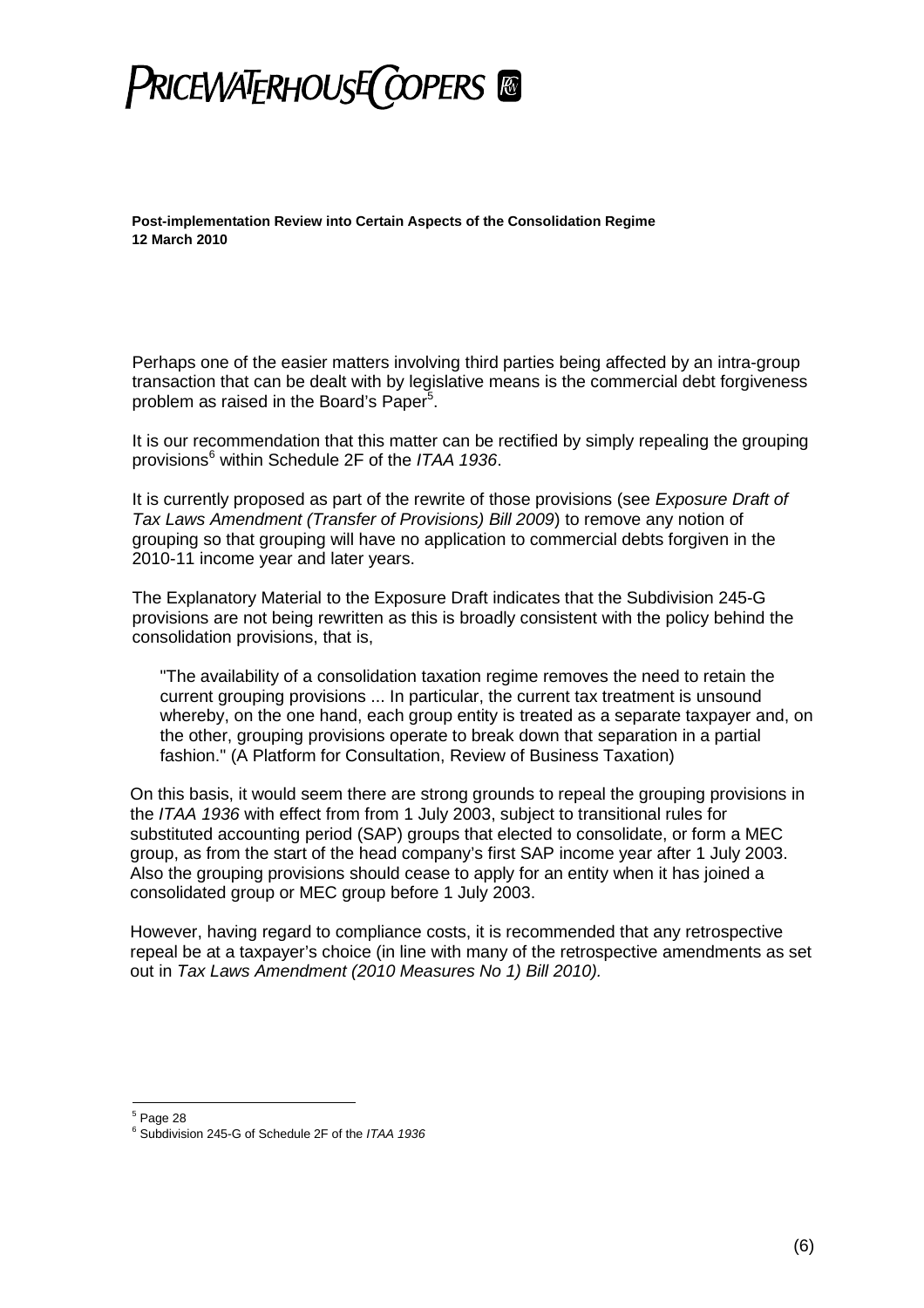## PRICEWATERHOUSE COPERS ®

**Post-implementation Review into Certain Aspects of the Consolidation Regime 12 March 2010**

### **Interaction between the consolidation regime and other parts of the income tax law**

#### **Question 4.9**

The Board seeks stakeholder comment on any other areas of concern that arise as a result of the interaction between the consolidation regime and other provisions in the income tax law. If so, what are the issues and how should they be resolved?

### *Difficulties for public trading trusts and corporate unit trusts*

A unit trust may qualify to become the head company of a consolidated group if it is a "corporate unit trust" (CUT) or a "public trading trust"  $(PTT)^7$  $(PTT)^7$ .

It would seem that a number of practical issues are emerging for such group structures which we consider should be reviewed against principles of simplicity, equity and efficiency.

Some of these difficulties include:

- once the unit trust becomes the head company of a consolidated group it will continueto be treated a[s](#page-6-1) a company under income tax and related rules<sup>8</sup>, even if it ceases to be a CUT or PTT and even if the group subsequently ceases to have subsidiary members – it is our recommendation that this should not be the case
- a PTT or CUT cannot choose to form a consolidated group on the day it acquires its first wholly-owned subsidiaries during its income year, where that day is not the first dayof that income year<sup>9</sup> - it is our recommendation that the group be able to be formed from the time that it has wholly-owned subsidiaries
- where a CUT or a PTT owns a number of wholly-owned subsidiaries and it decides that it does not wish to be treated like a head company of a consolidated group, it may be possible for the CUT's or PTT's wholly-owned subsidiaries to form a consolidated group of which the CUT or PTT is not a member – it is our recommendation that this remain an option that is open to the group, and

<span id="page-6-1"></span><span id="page-6-0"></span> $^{7}$ Section 713-125(2)

Section 713-135(1)(b)

<span id="page-6-2"></span><sup>9&</sup>lt;br>ATO Interpretative Decision 2009/206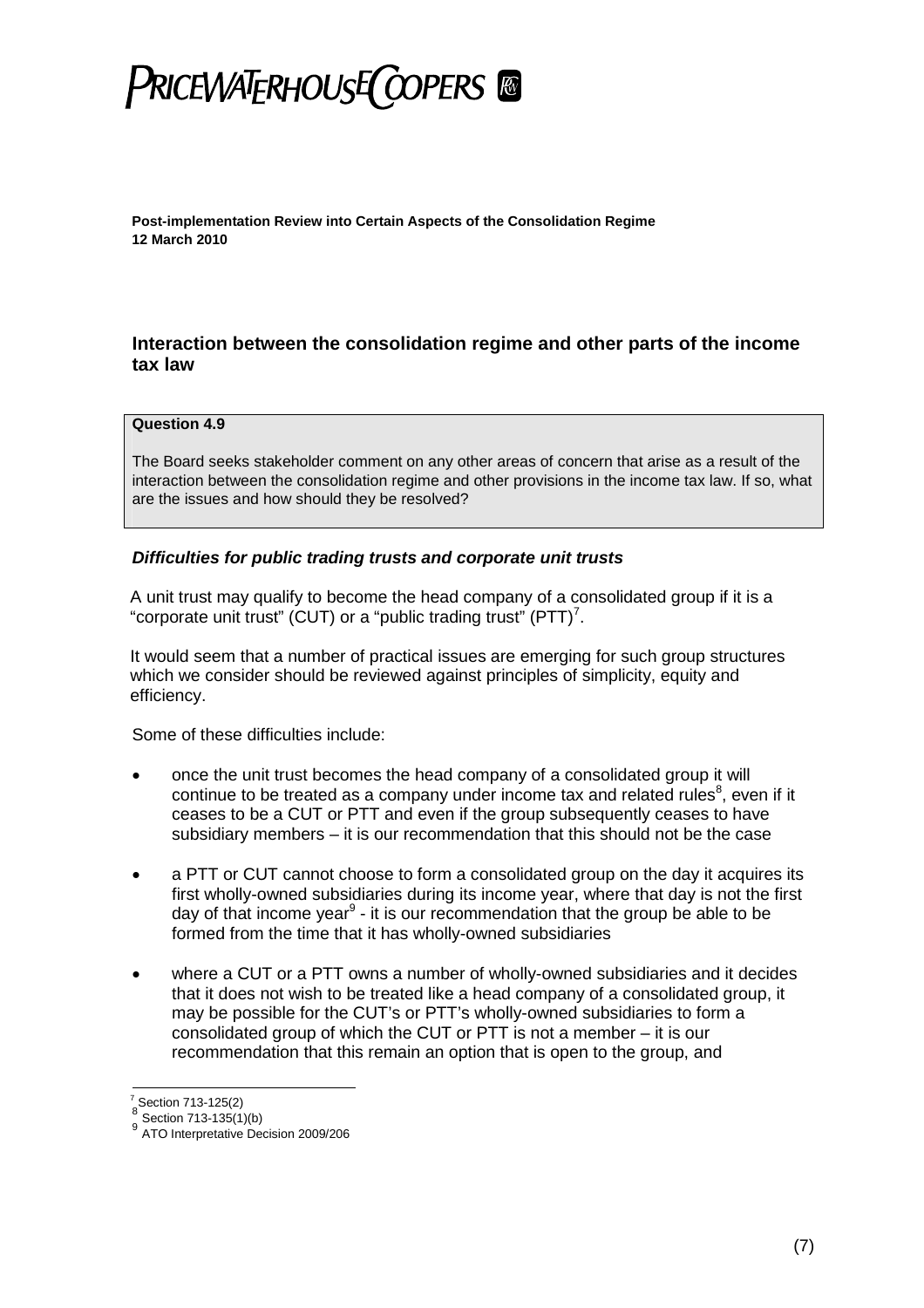

 the s23AJ exemption can apply in the case of a foreign dividend that is received by a trust in its capacity as a subsidiary member of the group (due to the SER), but not for a CUT or PTT that has chosen to be the head company of a consolidated group<sup>[10](#page-7-0)</sup> we recommend that the exemption be able to be applied to a group which has a CUT or PTT as its head company.

We recommend that the practicalities of these issues be reviewed in the context of possible legislative reform. It may be the case that some of these issues are affected by the Board of Taxation's review of the tax arrangements applying to managed investment trusts (MITs).

### **Review of the inherited history rules**

Whilst with the benefit of hindsight it might have been appropriate for a "clean slate" rule to have been introduced from 1 July 2002 in respect of acquisition cases, and for the inherited history rules to operate only in cases of group formation, it is our submission that a clean slate approach should not be introduced at this stage.

One key reason for this is that the amendments proposed in *Tax Laws Amendment (2010 Measures No 1) Bill 2010,* which is currently before Parliament, adequately addresses many of the problems that arise under current law with respect to acquisition cases. Furthermore, any decision to adopt a clean slate approach for acquisition cases would present serious challenges in terms of the transitional arrangements for the introduction of such a rule.

Accordingly, it is our submission that the inherited history rules should remain in place, and that any inappropriate outcomes for acquisition cases should be dealt with by way of targeted legislative amendment.

In the interests of equity and simplicity, we do not support the outstanding proposal<sup>[11](#page-7-1)</sup> relating to the deemed date of acquisition of depreciating assets. In effect, the proposed amendment would apply the entry history rule for depreciating assets to ensure that the head company is taken to acquire the depreciating assets of a joining entity at the time those assets were acquired by the joining entity (rather than at the joining time) for the

<span id="page-7-0"></span><sup>10</sup> Paragraphs 17 and 20 of TD 2008/25 and also refer to PricewaterhouseCoopers submission lodged with Treasury in relation to the discussion paper on the reforms to the controlled foreign company rules (dated 5 March 2010)

<span id="page-7-1"></span> $11$  Announced on 8 May 2007 by the former Government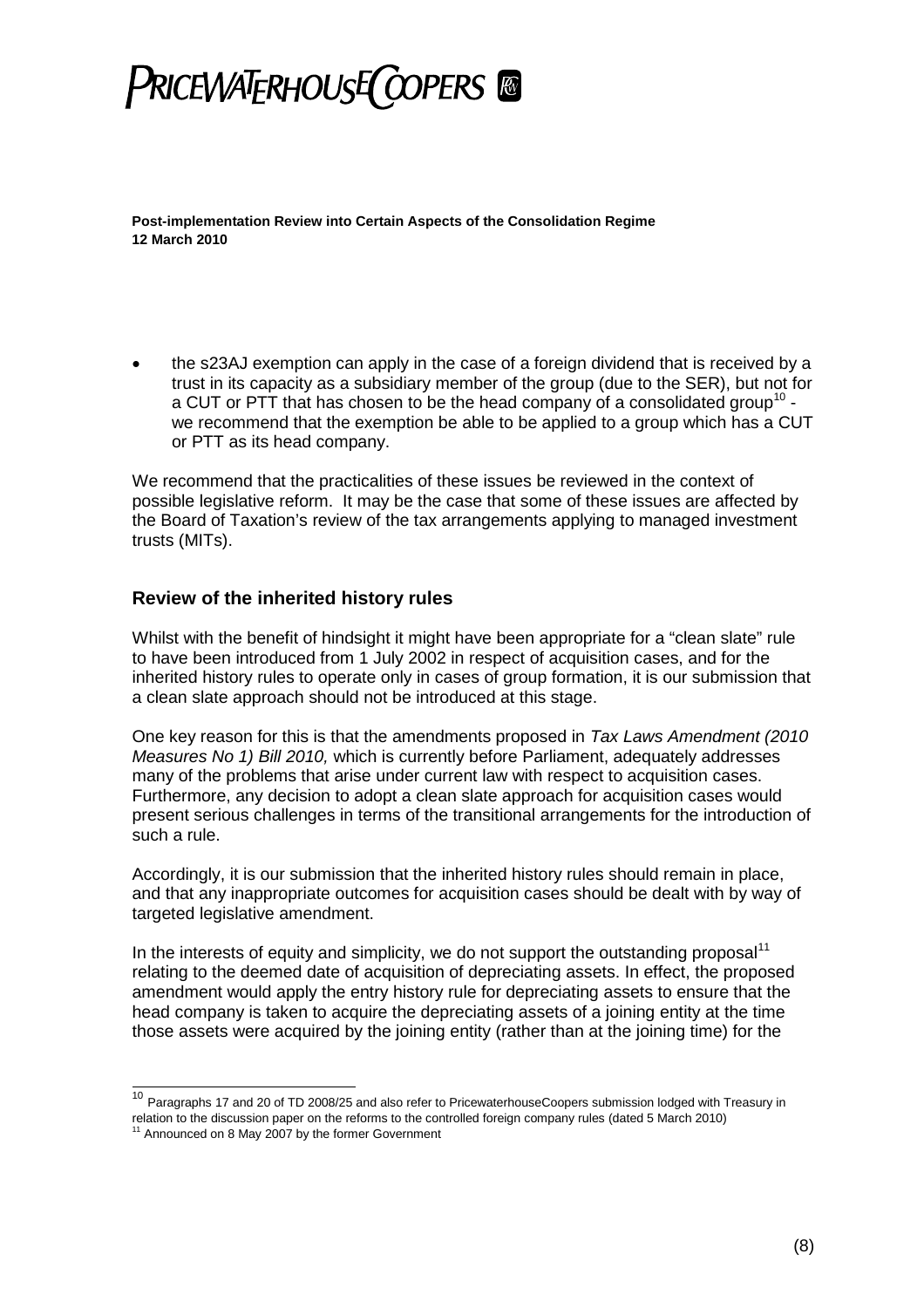## **PRICEWATERHOUSE COPERS ®**

**Post-implementation Review into Certain Aspects of the Consolidation Regime 12 March 2010**

purpose of qualifying for changes in depreciation rates (eg for the purposes of qualifying for the 200% diminishing value method).

It is our submission that it has been long accepted that the effect of section 701-55(2) is to treat a depreciating asset as being acquired by the head company at the joining time, that is, the history in respect of the time the asset is first held is not inherited.

If the inherited history rule were now to apply in respect of depreciating assets (which if it did, should only apply on a prospective basis), there would be disparity for consolidated groups which are contemplating the acquisition of an entity (which will join the group) which has substantial value in its depreciating assets where differences in tax depreciation claims will arise depending upon whether the entity or the depreciating assets are acquired. In particular, it would be inequitable that a group could only access the 200% diminishing value factor in respect of depreciating assets that were only acquired directly rather than indirectly through the acquisition of the entity in cases where the joining entity first held those assets prior to 10 May 2006. In the current economic climate, enhanced depreciation entitlements promote economic investment and stimulus to business and any proposal to limit those entitlements would create an unnecessary impediment to business efficiency.

### **Operation of the consolidation regime for small businesses**

In our view, the general reluctance of small business entities to enter into the consolidation regime is likely due to the complexity of the consolidation regime, particularly in respect of formation.

For such businesses, the costs associated with engaging a suitably experienced tax adviser and valuation experts to assist with the formation, and ongoing operation of, a consolidated group, are likely to be inappropriately high having regard to benefits that such entities would enjoy if they were to consolidate.

Other complexities also emerge in relation to reliance on accounting standards for purposes of applying certain provisions within the consolidation law in respect of entry and exit. In particular, many small business entities do not (and are not often required to) prepare financial statements in accordance with all applicable accounting standards.

It is our recommendation that to develop a simplified consolidation regime for small business may itself be problematic. Rather, it may be more appropriate to allow grouping relief for small business entities (as defined within the *ITAA 1997*) which would enable